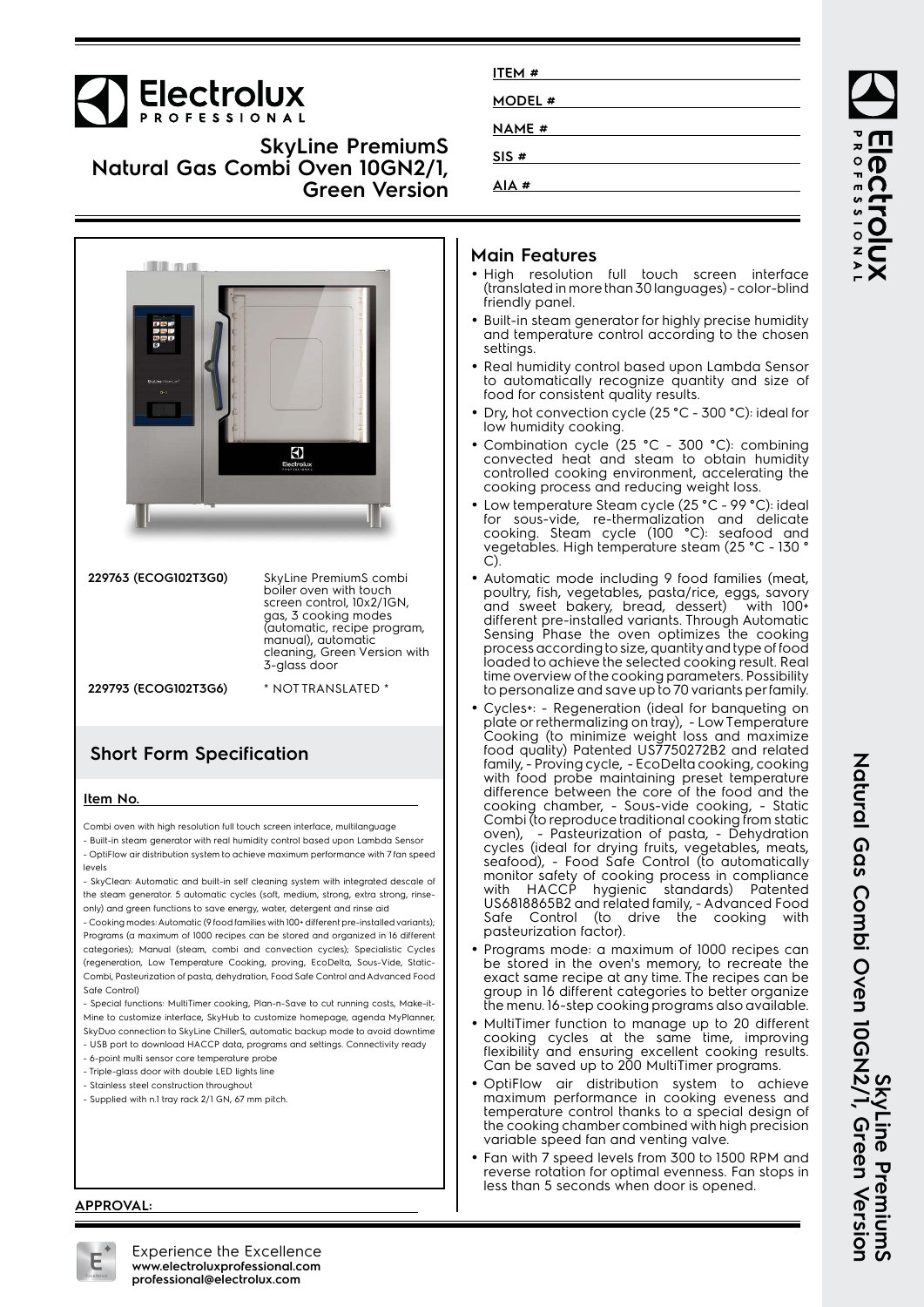

## **SkyLine PremiumS Natural Gas Combi Oven 10GN2/1, Green Version**

- 6-point multi sensor core temperature probe for maximum precision and food safety.
- Pictures upload for full customization of cooking cycles.
- Automatic fast cool down and pre-heat function.
- Reduced power function for customized slow cooking cycles.
- SkyClean: Automatic and built-in self cleaning system with integrated descale of the steam generator. 5 automatic cycles (soft, medium, strong, extra strong, rinse-only) and green functions to save energy, water, detergent and rinse aid. Also programmable with delayed start.
- Different chemical options available: solid (phosphate-free), liquid (requires optional accessory).
- Plan-n-Save function organizes the cooking sequence of the chosen cycles optimizing the work in the kitchen from a time and energy efficiency point of view.
- Make-it-mine feature to allow full personalization or locking of the user interface.
- • SkyHub lets the user group the favorite functions in the homepage for immediate access.
- MyPlanner works as an agenda where the user can plan the daily work and receive personalized alerts for each task.
- With SkyDuo the Oven and the Blast Chiller are connected to each other and communicate in order to guide the user through the cook&chill process optimizing time and efficiency (requires optional accessory).
- GreaseOut: predisposed for integrated grease drain and collection for safer operation (dedicated base as optional accessory).
- USB port to download HACCP data, share cooking programs and configurations. USB port also allows to plugin sous-vide probe (optional accessory).
- Connectivity ready for real time access to connected appliances from remote and HACCP monitoring (requires optional accessory).
- Trainings and guidances supporting materials easily accessible by scanning QR-Code with any mobile device.
- Back-up mode with self-diagnosis is automatically activated if a failure occurs to avoid downtime.
- Automatic consumption visualization at the end of the cycle.
- [NOT TRANSLATED]
- [NOT TRANSLATED]
- Energy Star 2.0 certified product.

#### **Construction**

- Human centered design with 4-star certification for ergonomics and usability.
- Wing-shaped handle with ergonomic design and hands-free opening with the elbow, making managing trays simpler (Registered Design at EPO).
- Triple thermo-glazed door with 2 hinged inside panels for easy cleaning and double LED lights line.
- • Seamless hygienic internal chamber with all rounded corners for easy cleaning.
- 304 AISI stainless steel construction throughout.
- Front access to control board for easy service.
- Integrated spray gun with automatic retracting system for fast rinsing.
- IPX 5 spray water protection certification for easy cleaning.
- Supplied with n.1 tray rack 2/1 GN, 67 mm pitch.

## **Optional Accessories**

• Water softener with cartridge and flow PNC 920003 ❑ meter (high steam usage)

| • Water softener with salt for ovens with<br>automatic regeneration of resin                                                  | PNC 921305        | ❏        |
|-------------------------------------------------------------------------------------------------------------------------------|-------------------|----------|
| • Wheel kit for 6 & 10 GN 1/1 and 2/1 GN<br>oven base (not for the disassembled<br>one)                                       | <b>PNC 922003</b> | ∩        |
| • Pair of AISI 304 stainless steel grids,<br>GN 1/1                                                                           | <b>PNC 922017</b> | □        |
| • Pair of grids for whole chicken (8 per<br>grid - 1,2kg each), GN 1/1                                                        | PNC 922036        | ∩        |
| • AISI 304 stainless steel grid, GN 1/1                                                                                       | <b>PNC 922062</b> | <b>□</b> |
| · AISI 304 stainless steel grid, GN 2/1                                                                                       | PNC 922076        | ∩        |
| • External side spray unit (needs to be<br>mounted outside and includes support<br>to be mounted on the oven)                 | <b>PNC 922171</b> | ∩        |
| • Pair of AISI 304 stainless steel grids,<br>GN 2/1                                                                           | PNC 922175        | □        |
| • Baking tray for 5 baguettes in<br>perforated aluminum with silicon<br>coating, 400x600x38mm                                 | <b>PNC 922189</b> | ❏        |
| • Baking tray with 4 edges in perforated<br>aluminum, 400x600x20mm                                                            | <b>PNC 922190</b> | □        |
| · Baking tray with 4 edges in aluminum,<br>400x600x20mm                                                                       | <b>PNC 922191</b> | □        |
| • Pair of frying baskets                                                                                                      | <b>PNC 922239</b> | ❏        |
| • AISI 304 stainless steel bakery/pastry<br>grid 400x600mm                                                                    | PNC 922264        | ∩        |
| • Double-step door opening kit                                                                                                | <b>PNC 922265</b> | ❏        |
| • Grid for whole chicken (8 per grid -<br>1,2kg each), GN 1/1                                                                 | PNC 922266        | ∩        |
| · USB probe for sous-vide cooking                                                                                             | <b>PNC 922281</b> | ❏        |
| • Kit universal skewer rack and 6 short<br>skewers for Lengthwise and Crosswise<br>ovens                                      | <b>PNC 922325</b> | ∩        |
| $\bullet$ Universal skewer rack                                                                                               | <b>PNC 922326</b> | ❏        |
| $\bullet$ 6 short skewers                                                                                                     | PNC 922328        | ∩        |
| • Multipurpose hook                                                                                                           | PNC 922348        | ∩        |
| • 4 flanged feet for 6 & 10 GN, 2",<br>100-130mm                                                                              | PNC 922351        | ∩        |
| • Grease collection tray, GN 2/1, H=60<br>mm                                                                                  | <b>PNC 922357</b> | ∩        |
| • Grid for whole duck (8 per grid - 1,8kg<br>each), GN 1/1                                                                    | <b>PNC 922362</b> | ❏        |
| • Thermal cover for 10 GN 2/1 oven and<br>blast chiller freezer                                                               | PNC 922366        | ❏        |
| • Tray support for 6 $&$ 10 GN 2/1<br>disassembled open base                                                                  | PNC 922384        | ❏        |
| • Wall mounted detergent tank holder                                                                                          | <b>PNC 922386</b> | ◻        |
| - NOT TRANSLATED -                                                                                                            | <b>PNC 922390</b> | ❏        |
| • Tray rack with wheels, 10 GN 2/1, 65mm<br>pitch (included)                                                                  | PNC 922603        | ∩        |
| • Tray rack with wheels 8 GN 2/1, 80mm<br>pitch                                                                               | PNC 922604        | ∩        |
| $\bullet$ Slide-in rack with handle for 6 & 10 GN<br>2/1 oven                                                                 | <b>PNC 922605</b> | □        |
| • Bakery/pastry tray rack with wheels<br>400x600mm for 10 GN 2/1 oven and<br>blast chiller freezer, 80mm pitch (8<br>runners) | <b>PNC 922609</b> | ∩        |
| • Open base with tray support for 6 & 10<br>GN 2/1 oven                                                                       | <b>PNC 922613</b> | ❏        |

• Cupboard base with tray support for 6 PNC 922616 ❑& 10 GN 2/1 oven (only for 229763)

#### **SkyLine PremiumS Natural Gas Combi Oven 10GN2/1, Green Version**

The company reserves the right to make modifications to the products without prior notice. All information correct at time of printing.

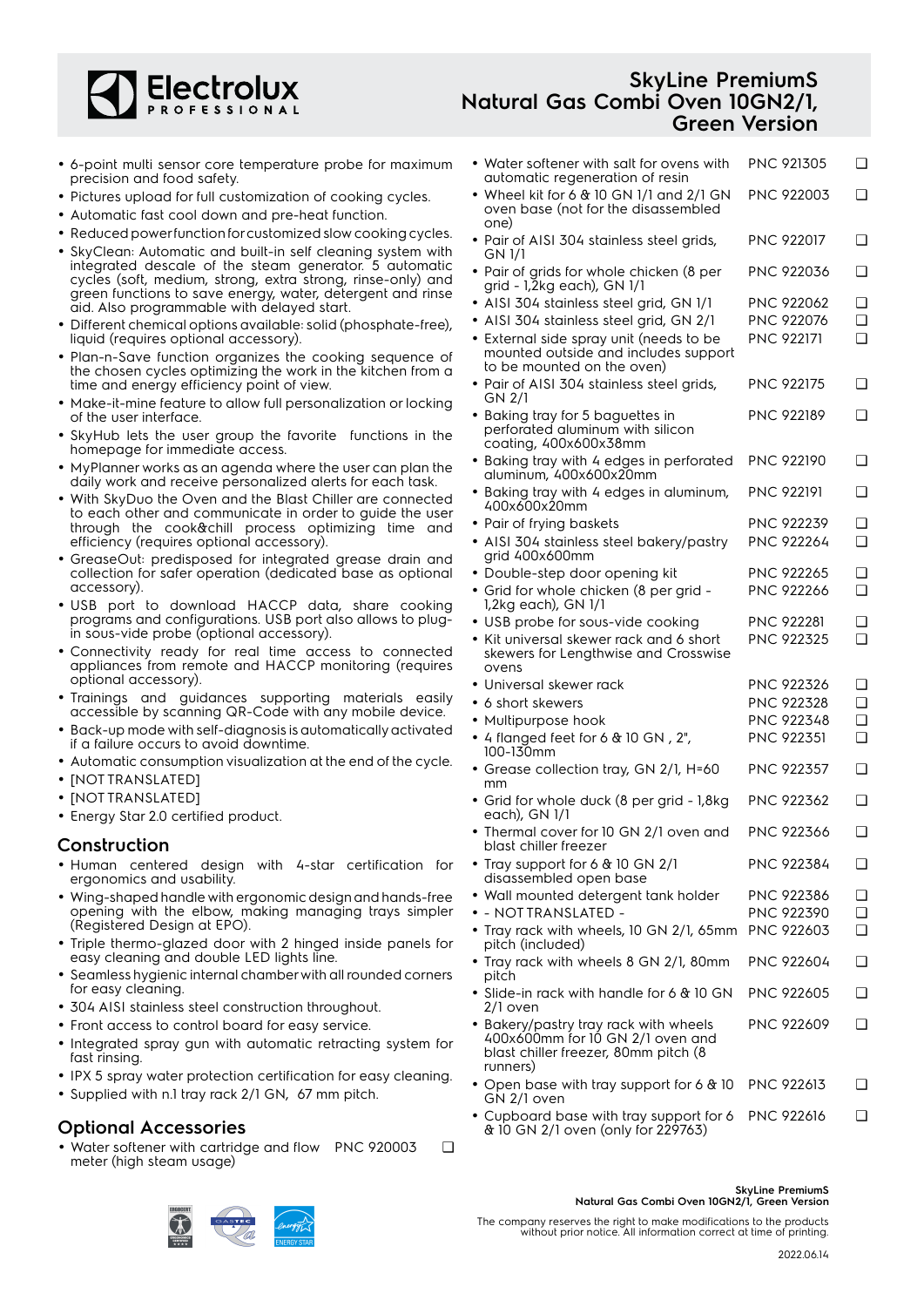

| • External connection kit for detergent<br>and rinse aid                                                    | PNC 922618        | ◻        |
|-------------------------------------------------------------------------------------------------------------|-------------------|----------|
| • Stacking kit for gas 6 GN 2/1 oven<br>placed on gas 10 GN 2/1 oven                                        | PNC 922625        | ◻        |
| • Trolley for slide-in rack for 6 & 10 GN 2/1 PNC 922627<br>oven and blast chiller freezer                  |                   | ◻        |
| • Trolley for mobile rack for 6 GN 2/1 on 6 PNC 922631<br>or 10 GN 2/1 ovens                                |                   | ❏        |
| • Stainless steel drain kit for 6 & 10 GN<br>oven, dia=50mm                                                 | PNC 922636        | ◻        |
| • Plastic drain kit for 6 & 10 GN oven.<br>dia=50mm                                                         | PNC 922637        | ◻        |
| • Trolley with 2 tanks for grease<br>collection                                                             | <b>PNC 922638</b> | <b>□</b> |
| • Grease collection kit for open base (2)<br>tanks, open/close device and drain)                            | PNC 922639        | ◻        |
| • Banquet rack with wheels holding 51<br>plates for 10 GN 2/1 oven and blast<br>chiller freezer, 75mm pitch | PNC 922650        | ◻        |
| • Dehydration tray, GN 1/1, H=20mm                                                                          | <b>PNC 922651</b> | ◻        |
| · Flat dehydration tray, GN 1/1                                                                             | <b>PNC 922652</b> | ∩        |
| • Open base for 6 & 10 GN 2/1 oven,                                                                         | <b>PNC 922654</b> | <b>□</b> |
| disassembled                                                                                                |                   |          |
| • Heat shield for 10 GN 2/1 oven                                                                            | PNC 922664        | ❏        |
| • Heat shield-stacked for ovens 6 GN 2/1<br>on 10 GN 2/1                                                    | PNC 922667        | $\Box$   |
| • Kit to convert from natural gas to LPG                                                                    | PNC 922670        | ◻        |
| • Kit to convert from LPG to natural gas                                                                    | PNC 922671        | ◻        |
| • Flue condenser for gas oven                                                                               | PNC 922678        | ❏        |
| $\bullet\,$ Kit to fix oven to the wall                                                                     | PNC 922687        | ◻        |
| • Tray support for 6 & 10 GN 2/1 open<br>base                                                               | PNC 922692        | ◻        |
| • 4 adjustable feet with black cover for 6<br>& 10 GN ovens, 100-115mm                                      | <b>PNC 922693</b> | ◻        |
| • Wifi board (NIU)                                                                                          | PNC 922695        | ❏        |
| • - NOTTRANSLATED -                                                                                         | <b>PNC 922696</b> | ❏        |
| • Detergent tank holder for open base                                                                       | PNC 922699        | ◻        |
| • Mesh grilling grid                                                                                        | PNC 922713        | ◻        |
| • Probe holder for liquids                                                                                  | PNC 922714        | ◻        |
| · Exhaust hood with fan for 6 & 10 GN 2/1 PNC 922729<br><b>GN</b> ovens                                     |                   | ◻        |
| · Exhaust hood with fan for stacking 6+6<br>or 6+10 GN 2/1 ovens                                            | PNC 922731        | ❏        |
| • Exhaust hood without fan for 6&10x2/1<br>GN oven                                                          | PNC 922734        | ◻        |
| • Exhaust hood without fan for stacking<br>6+6 or 6+10 GN 2/1 ovens                                         | <b>PNC 922736</b> | ❏        |
| • 4 high adjustable feet for 6 & 10 GN<br>ovens, 230-290mm                                                  | <b>PNC 922745</b> | ❏        |
| • Tray for traditional static cooking,<br>$H=100$ mm                                                        | <b>PNC 922746</b> | ❏        |
| · Double-face griddle, one side ribbed<br>and one side smooth, 400x600mm                                    | <b>PNC 922747</b> | ❏        |
| • - NOTTRANSLATED -                                                                                         | PNC 922752        | □        |
| $\bullet$ - NOTTRANSLATED -                                                                                 | PNC 922773        | ❏        |
| $\bullet$ - NOTTRANSLATED -                                                                                 | PNC 922776        | ◻        |
| • Non-stick universal pan, GN 1/1,                                                                          | PNC 925000        | ∩        |
| $H=20$ mm                                                                                                   |                   |          |
| • Non-stick universal pan, GN 1/1,<br>$H = 40$ mm                                                           | <b>PNC 925001</b> | ❏        |
| • Non-stick universal pan, GN 1/1,<br>$H = 60$ mm                                                           | <b>PNC 925002</b> | ◻        |

## **SkyLine PremiumS Natural Gas Combi Oven 10GN2/1, Green Version**

| <b>PNC 925003</b> | □ |
|-------------------|---|
| <b>PNC 925004</b> | □ |
| <b>PNC 925005</b> | □ |
| PNC 925006        | □ |
| <b>PNC 925008</b> |   |
| <b>PNC 930218</b> |   |
|                   |   |

**SkyLine PremiumS Natural Gas Combi Oven 10GN2/1, Green Version**